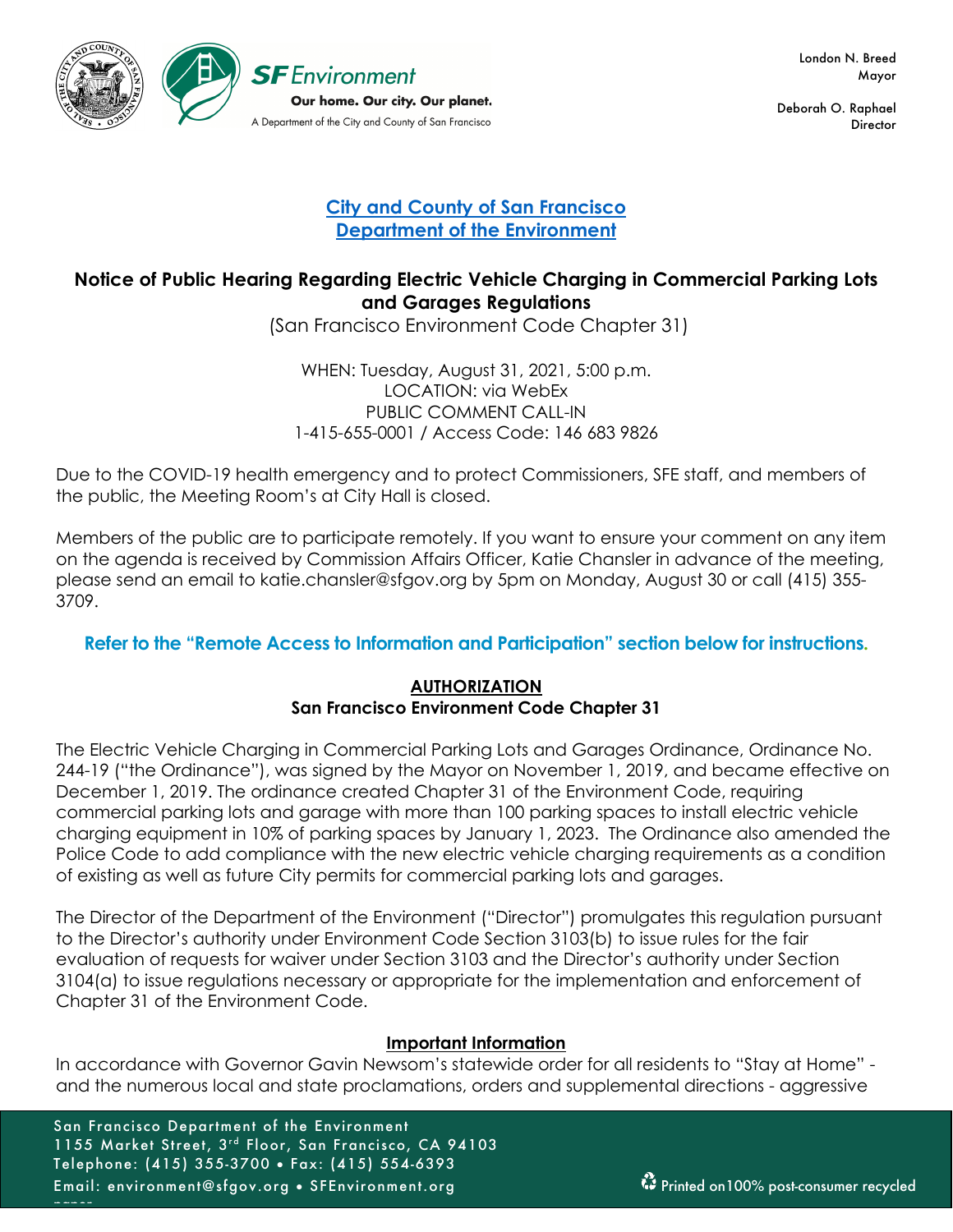directives have been issued to slow down and reduce the spread of the COVID-19 virus. Copies of explanatory documents are available at 1) on the Department's website http://www.sfenvironment.org/; (2) upon request to the Commission Secretary, at telephone number (415) 355-3709, or via e-mail at katie.chansler@sfgov.org.

If any materials related to an item on this agenda have been distributed after distribution of the agenda packet, those materials are available for public inspection with request sent to Commission Secretary, at telephone number 415-355-3709, or via e-mail at katie.chansler@sfgov.org during normal office hours or will be made available on the website http://www.sfenvironment.org/.

During the hearing, members of the public will have the opportunity to comment about individual agenda items or speak generally about the proposed set of environmental purchasing requirements for City agencies. Persons unable to attend the hearing may submit to the Department of the Environment, by the time the hearing begins, written comments. These comments will be made a part of the official public record and shall be brought to the attention of the Department. Any written comments should be sent to: ChargingMadeEasy@sfgov.org

### **ORDER OF BUSINESS**

### **1) Call to order**

- **2) Presentation of the Proposed Electric Vehicle Charging in Commercial Parking Lots and Garages Regulations.** Speaker: Suzanne Loosen, Clean Transportation Specialist, San Francisco Department of the Environment. (Explanatory Document: Attachment A: Draft Regulation for Electric Vehicle Charging in Commercial Parking Lots and Garages)
	- Public Comment
- **3) Adjourn**

#### **ATTACHMENTS:**

A. Draft Regulation for Electric Vehicle Charging in Commercial Parking Lots and Garages

# **Remote Access to Information and Participation**

This meeting will be held remotely using video conferencing, through the WebEx Meetings platform, and by telephone for members of the public who are unable to attend using computers or smart devices.

# **Attending the Meeting: Watch or Listen**

Members of the public have the following options for attending the meeting:

Option 1: Watch the meeting using a computer or smart device by clicking on the following link:

https://ccsf.webex.com/ccsf/onstage/g.php?MTID=ec2a21b8b7c685fadecfc1b0dd10b3e78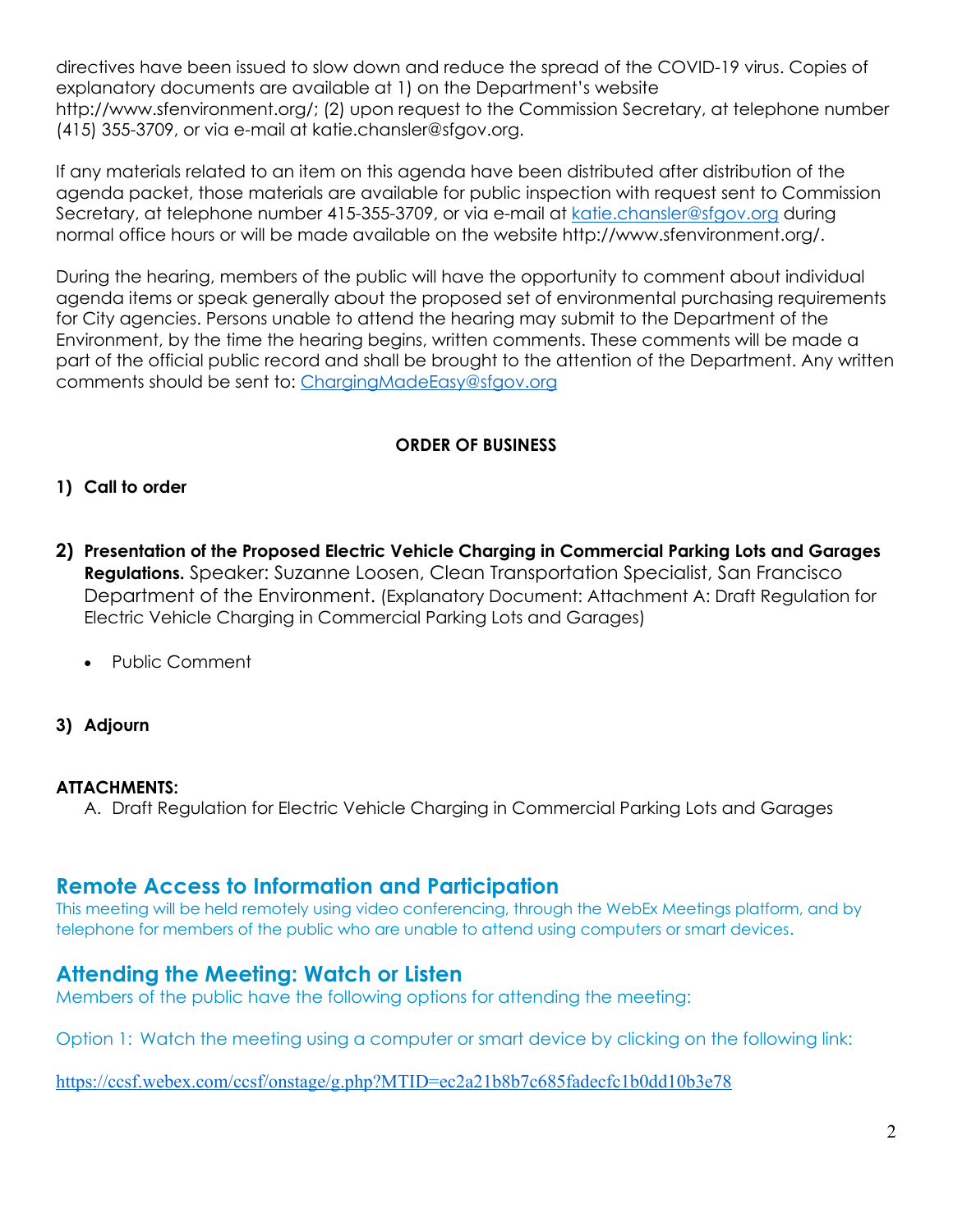- If you are able to and would like to watch via your computer, please follow these instructions: i) Click on the link above; ii) Enter your first name, last name, and email address if desired; iii) Click "Join by Browser" (directly beneath the "Join Now" button);
- If you are able to watch via your smart mobile device: i) Download the WebEx Meetings application; ii) Click on the link above; iii) Click "Join"; iv) Enter your name and email; v) Click "Ready to Join".

Option 2: Join the meeting by phone if you do not have access to a computer or smart device. Dial: 415-655-0001 and then enter the Access Code: 146 683 9826

# **Participating During Public Comment**

Members of the public will have opportunities to participate during public comment. The public is asked to wait for the particular agenda item before making a comment on that item. Comments will be addressed in the order they are received. When the moderator announces that the Committee is taking public comment, members of the public can:

Dial: 415-655-0001 and then enter the Access Code: 146 683 9826

1) Participate over the phone by pressing \*3 (this step is very important, as it will activate the "Raise Hand" icon in the Participant window)

Depending on the number of people also in line ahead of you, you may have to wait before it is your opportunity to speak. When it is your turn, you will be notified that your line has been unmuted, and it will be your opportunity to speak. Your line will be muted again when your allotted time expires.

### **Announcement**

The ringing of and use of cell phones, pagers and similar sound-producing electronic devices are prohibited at this hearing. Please be advised that the hearing officer may order the removal from the meeting room of any person(s) responsible for the ringing or use of a cell phone, pager, or other similar sound-producing electronic devices.

### **Public Comment**

At this time, members of the public may speak on items of interest that are relevant to pest management on city properties but are not on today's agenda. Public comment will be taken following each agendized item. Each member of the public may address the hearing for up to three minutes, unless otherwise announced by the hearing officer. If it is demonstrated that the comments by the public will exceed 15 minutes, the hearing officer may continue Public Comment to another time during the meeting.

The Brown Act forbids the Department from taking action or discussing any item or issue not appearing on the posted agenda. This rule applies to issues raised in public comment as well. In response to public comment, not on an agendized item, the Department is limited to: 1. Briefly responding to statements made or questions posed by members of the public, or 2. Request staff to report back on a matter at a subsequent meeting, or 3. Directing staff to place the item or issue on a future agenda (Government Code Section 54954.2(a).)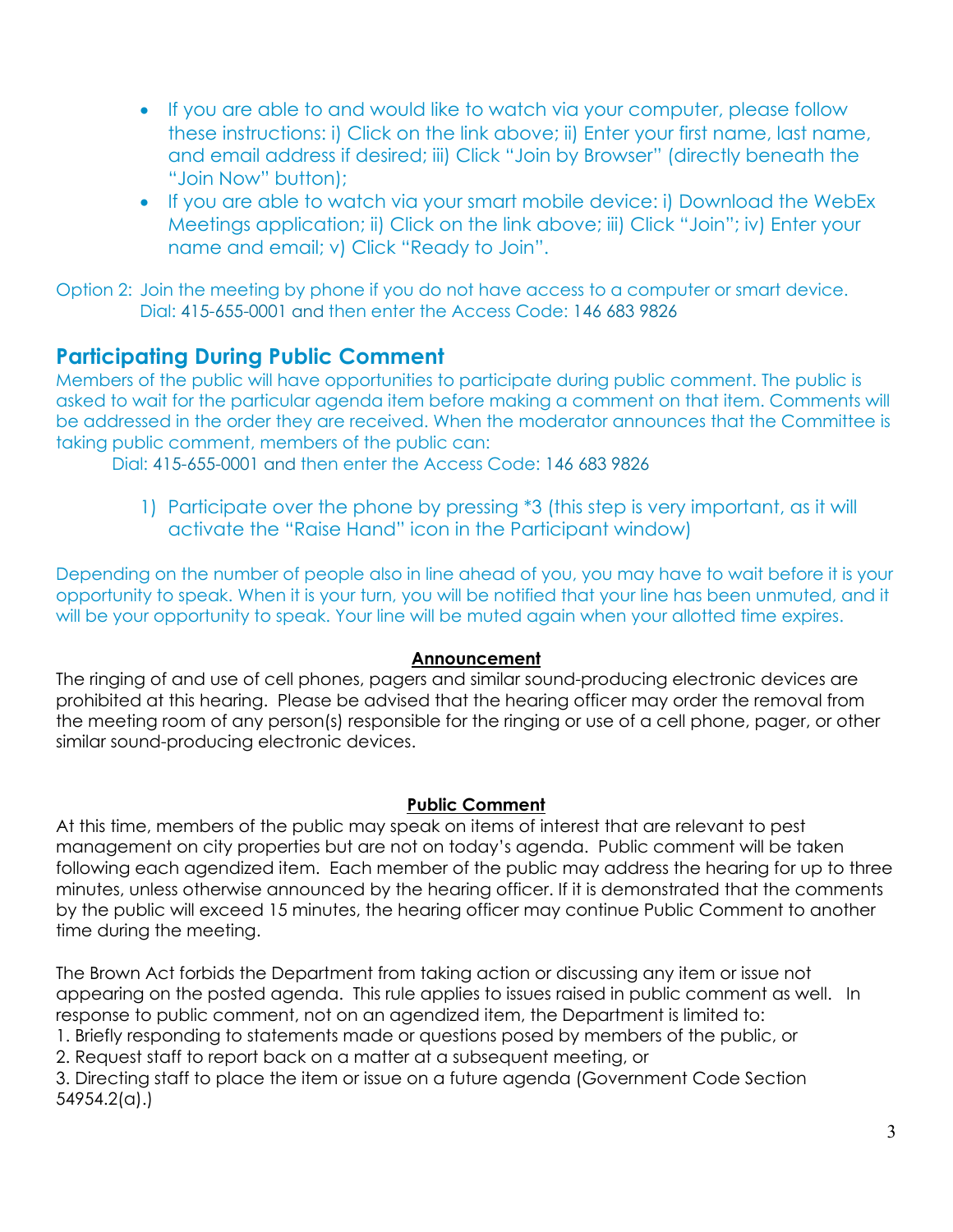### **Accessibility Meeting Policy**

The public hearing will be held virtually due to the public health emergency.

To obtain a disability-related accommodation, including auxiliary aids or services, or to obtain meeting materials in alternative format, please contact Katie Chansler at 415-355-3709. Providing at least 72 hours' notice will help to ensure availability. Written reports or background materials for calendar items are available for public inspection and are available online at www.sfenvironment.org/coe. Public comment will be taken on each item before or during consideration of the item.

The following services are available on request 72 hours prior to the meeting; except for Monday meetings, for which the deadline shall be 4:00 p.m. of the last business day of the preceding week: For American sign language interpreters or the use of a reader during a meeting, a sound enhancement system, and/or alternative formats of the agenda and minutes, please contact Katie Chansler at 415-355-3709 to make arrangements for the accommodation. Late requests will be honored, if possible.

#### **Language Access**

Per the Language Access Ordinance (Chapter 91 of the San Francisco Administrative Code), Chinese, Spanish and or Filipino (Tagalog) interpreters will be available upon requests.. Assistance in additional languages may be honored whenever possible. To request assistance with these services please contact the Commission Affairs Manager at 415-355-3709, or katie.chansler@sfgov.org at least 48 hours in advance of the hearing. Late requests will be honored if possible.

### 語言服務

根據語言服務條例(三藩市行政法典第91章),中文、西班牙語和/或菲律賓語 (泰加洛語)傳譯人員在收到要求 後將會提供傳譯服務。翻譯版本的會議記錄可在委員會通過後透過要求而提供。其他語言協助在可能的情況下也 將可提供。上述的要求,請於會議前最少48小時致電 415-355-3709或電郵至katie.chansler@sfgov.org向委員 會秘書提出。逾期提出的請求,若可能的話,亦會被考慮接納。

### Acceso A Idioma

De acuerdo con la Ordenanza de Acceso a Idiomas "Language Access Ordinance" (Capítulo 91 del Código Administrativo de San Francisco "Chapter 91 of the San Francisco Administrative Code") intérpretes de chino, español y/o filipino (tagalo) estarán disponibles de ser requeridos. Las minutas podrán ser traducidas, de ser requeridas, luego de ser aprobadas por la Comisión. La asistencia en idiomas adicionales se tomará en cuenta siempre que sea posible. Para solicitar asistencia con estos servicios favor comunicarse con el Secretario de la Comisión al 415-355-3709, o katie.chansler@sfgov.org por lo menos 48 horas antes de la reunión. Las solicitudes tardías serán consideradas de ser posible.

### Access Sa Wika

Ayon sa Language Access Ordinance (Chapter 91 ng San Francisco Administrative Code), maaaring mag-request ng mga tagapagsalin sa wikang Tsino, Espanyol, at/o Filipino (Tagalog). Kapag hiniling, ang mga kaganapan ng miting ay maaring isalin sa ibang wika matapos ito ay aprobahan ng komisyon. Maari din magkaroon ng tulong sa ibang wika. Sa mga ganitong uri ng kahilingan, mangyaring tumawag sa Clerk ng Commission sa 415-355-3709, o katie.chansler@sfgov.org sa hindi bababa sa 48 oras bago mag miting. Kung maari, ang mga late na hiling ay posibleng pagbibigyan.